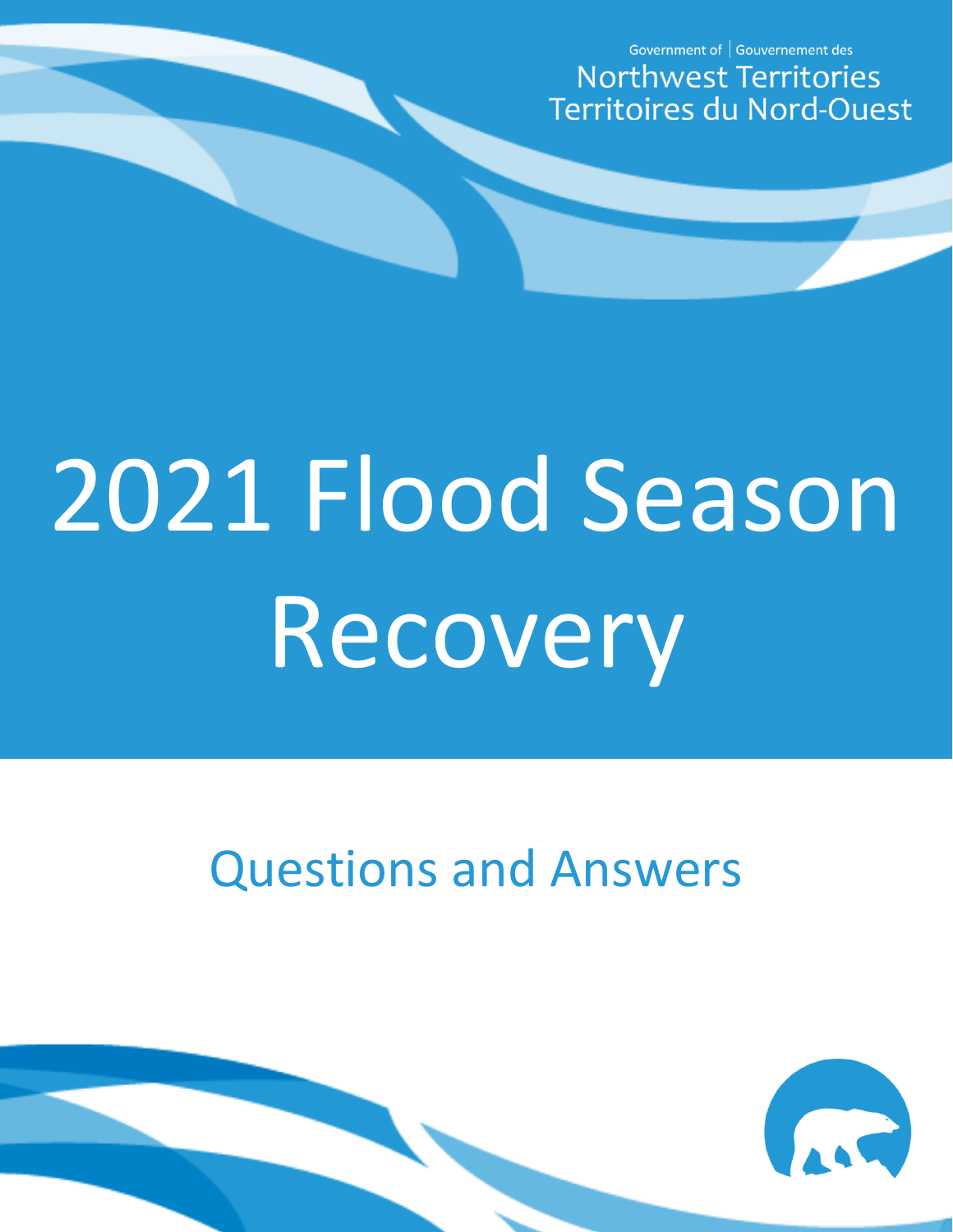

Government of Gouvernement des Northwest Territories Territoires du Nord-Ouest

If you would like this information in another official language, call us.

English \_\_\_\_\_\_\_\_\_\_\_\_\_\_\_\_\_\_\_\_\_\_\_\_\_\_\_\_\_\_

Si vous voulez ces informations dans une autre langue officielle, contactez-nous. French \_\_\_\_\_\_\_\_\_\_\_\_\_\_\_\_\_\_\_\_\_\_\_\_\_\_\_\_\_\_

> Kīspin ki nitawihtīn ē nīhīyawihk ōma ācimōwin, tipwāsinān. Cree \_\_\_\_\_\_\_\_\_\_\_\_\_\_\_\_\_\_\_\_\_\_\_\_\_\_\_\_\_\_

Tłįchę yatı k'èè. Di wegodi newę dè, gots'o gonede. Tłįchę \_\_\_\_\_\_\_\_\_\_\_\_\_\_\_\_\_\_\_\_\_\_\_\_\_\_\_\_\_\_

?erihtł'is Dëne Sųłiné yati t'a huts'elkër xa beyáyati thezą zat'e, nuwe ts'ën yółti. Chipewyan \_\_\_\_\_\_\_\_\_\_\_\_\_\_\_\_\_\_\_\_\_\_\_\_\_\_\_\_\_\_

Edı gondı dehgáh got'ıe zhatıé k'éé edatł'éh enahddhę nide naxets'é edahłi. South Slavey \_\_\_\_\_\_\_\_\_\_\_\_\_\_\_\_\_\_\_\_\_\_\_\_\_\_\_\_\_\_

K'áhshó got'ıne xədə k'é hederi zedıhtl'é yeriniwe ni'dé dúle. North Slavey \_\_\_\_\_\_\_\_\_\_\_\_\_\_\_\_\_\_\_\_\_\_\_\_\_\_\_\_\_\_

Jii gwandak izhii ginjìk vat'atr'ijahch'uu zhit yinohthan jì', diits'àt ginohkhìi. Gwich'in \_\_\_\_\_\_\_\_\_\_\_\_\_\_\_\_\_\_\_\_\_\_\_\_\_\_\_\_\_\_

> Uvanittuaq ilitchurisukupku Inuvialuktun, ququaqluta. Inuvialuktun \_\_\_\_\_\_\_\_\_\_\_\_\_\_\_\_\_\_\_\_\_\_\_\_\_\_\_\_\_\_

ᑖᒃᑯᐊ ᑎᑎᕐᒃᑲᐃᑦ ᐱᔪᒪᒍᕕᒋᑦ ᐃᓄᒃᑎᑐᓕᕐᒃᓯᒪᓗᑎᒃ, ᐅᕙᑦᑎᓐᓄᑦ ᐅᖄᓚᔪᓐᓇᖅᑐᑎᑦ. Inuktitut \_\_\_\_\_\_\_\_\_\_\_\_\_\_\_\_\_\_\_\_\_\_\_\_\_\_\_\_\_\_

Hapkua titiqqat pijumagupkit Inuinnaqtun, uvaptinnut hivajarlutit. Inuinnaqtun \_\_\_\_\_\_\_\_\_\_\_\_\_\_\_\_\_\_\_\_\_\_\_\_\_\_\_\_\_\_

Indigenous Languages Secretariat: 867-767-9346 ext. 71037

Francophone Affairs Secretariat: 867-767-9343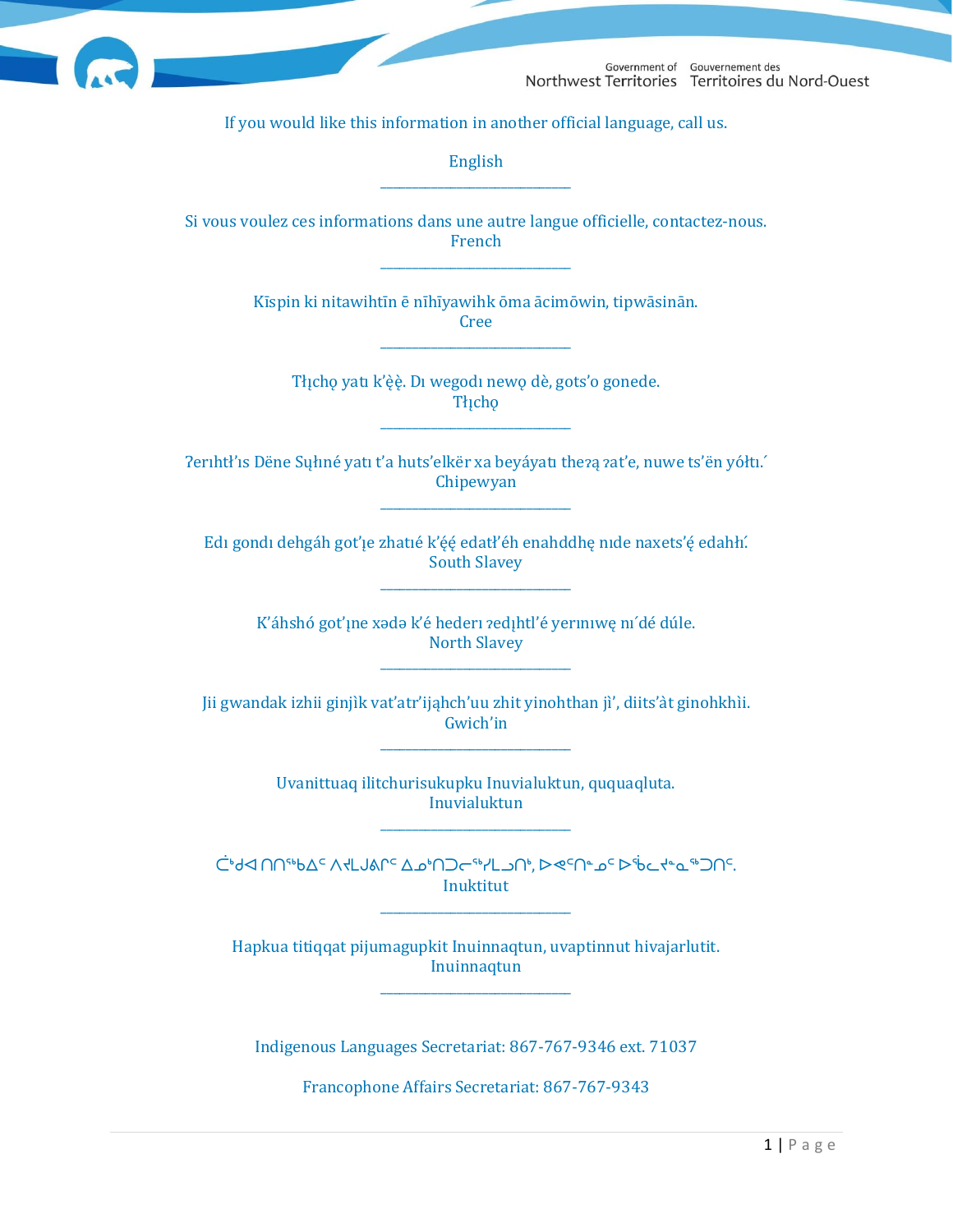



# Table of Contents

|  | 1. |                                                                                              |  |  |
|--|----|----------------------------------------------------------------------------------------------|--|--|
|  | 2. | What temporary accommodations and what financial supports are available to people who        |  |  |
|  | 3. | What is MACA doing to help residents in the affected communities and ensure they have        |  |  |
|  | 4. | Are in-community camps being considered as an option for temporary accommodation for         |  |  |
|  | 5. |                                                                                              |  |  |
|  | 6. |                                                                                              |  |  |
|  | 7. |                                                                                              |  |  |
|  |    |                                                                                              |  |  |
|  | 1. |                                                                                              |  |  |
|  | 2. |                                                                                              |  |  |
|  | 3. | Is immediate financial support for flood-affected residents available through other programs |  |  |
|  | 4. | What conversations are taking place with the federal government and do those conversations   |  |  |
|  |    |                                                                                              |  |  |
|  | 1. | There is a great deal of debris in the community - what should be done?  10                  |  |  |
|  | 2. |                                                                                              |  |  |
|  | 3. |                                                                                              |  |  |
|  | 4. |                                                                                              |  |  |
|  | 5. |                                                                                              |  |  |
|  | 6. |                                                                                              |  |  |
|  |    |                                                                                              |  |  |
|  | 1. |                                                                                              |  |  |
|  | 2. | What is happening with damage assessment and to prevent further damage? 12                   |  |  |
|  | 3. |                                                                                              |  |  |
|  | 4. | Do communities or first nations have the ability to hire their own assessors to get the work |  |  |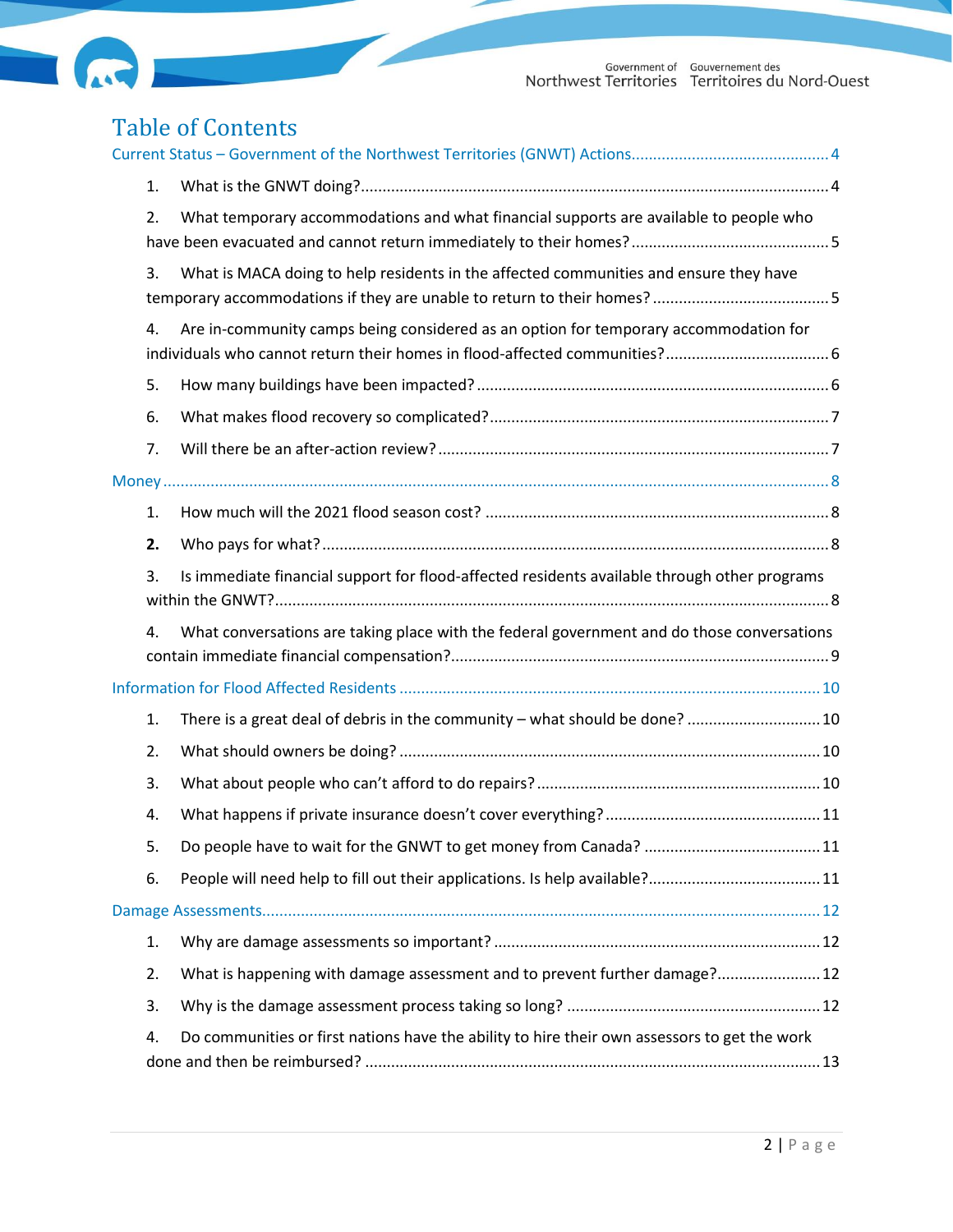

| 5. | Concerns have been expressed about the qualifications and work done by the people<br>appointed as assessors. Can homeowners seek a second opinion or if they disagree with the                                                                                                                |  |
|----|-----------------------------------------------------------------------------------------------------------------------------------------------------------------------------------------------------------------------------------------------------------------------------------------------|--|
| 6. | Concerns have been expressed regarding the increasing costs of construction materials. What<br>is the GNWT doing now to preposition or secure construction materials to make sure homeowners<br>get this work done this summer, that she will have everyone in their home by this winter?  14 |  |
|    | Disaster Assistance Policy (DAP), Disaster Assistance Committee (DAC) and Application Process  15                                                                                                                                                                                             |  |
| 1. |                                                                                                                                                                                                                                                                                               |  |
| 2. | There are concerns about the DAP and about the process how damage payments are to be<br>made and there's no timeline on when payments will be made. Does MACA intend to employ<br>program navigators accessible to those affected by flooding to help with the many questions                 |  |
| 3. |                                                                                                                                                                                                                                                                                               |  |
| 4. |                                                                                                                                                                                                                                                                                               |  |
| 5. |                                                                                                                                                                                                                                                                                               |  |
| 6. |                                                                                                                                                                                                                                                                                               |  |
| 7. |                                                                                                                                                                                                                                                                                               |  |
| 8. |                                                                                                                                                                                                                                                                                               |  |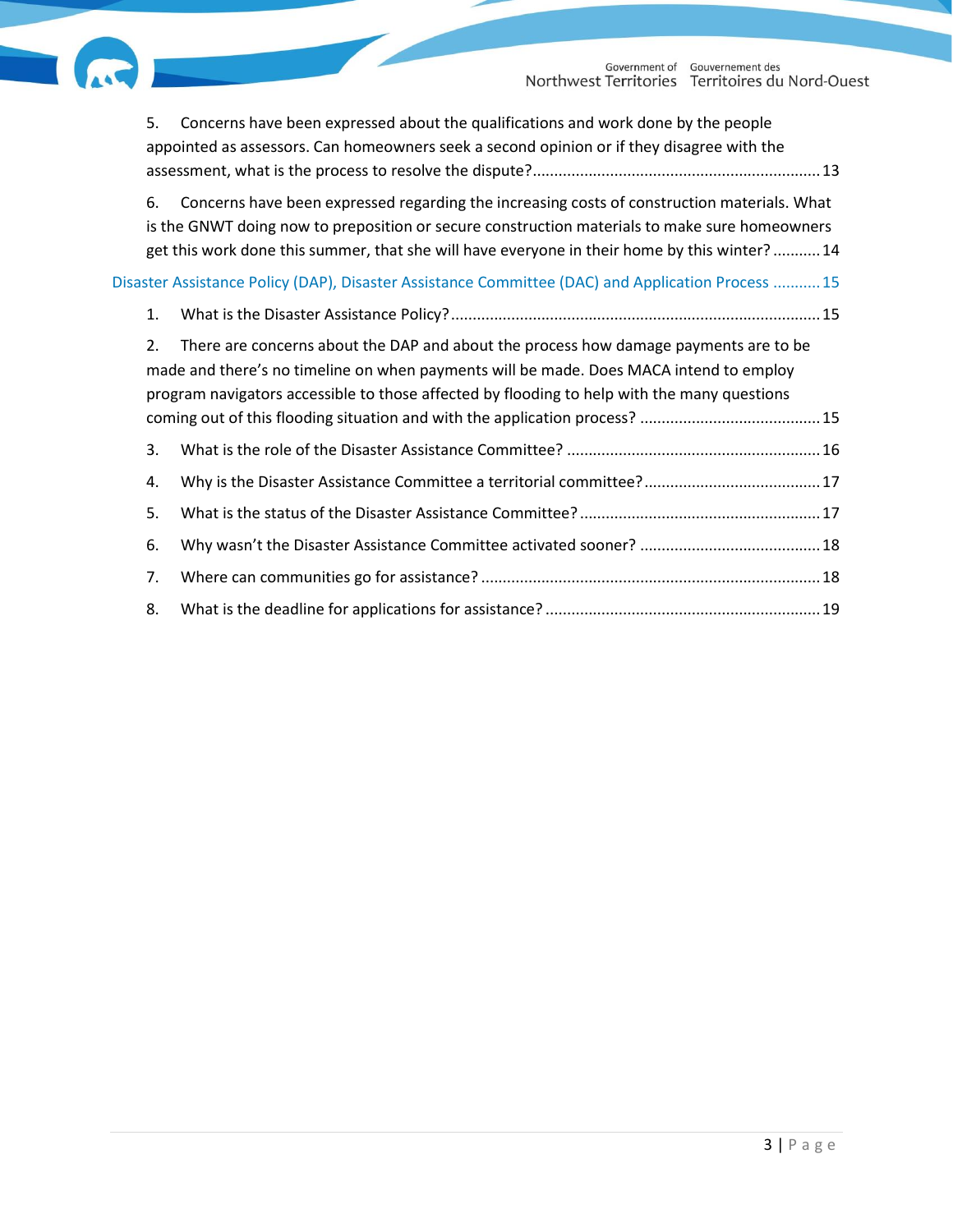

# <span id="page-4-0"></span>Current Status – Government of the Northwest Territories (GNWT) Actions

<span id="page-4-1"></span>1. What is the GNWT doing?

#### *Urgent Issues / Mould Remediation*

• The GNWT is addressing urgent issues to prevent further damage, such as mould remediation, removing wet drywall, insulation, etc. Arrangements are in process to have contractors in place to do this work in Fort Simpson and Jean Marie River the week of May 31 and the GNWT is paying for the associated cost. It is unknown how long this work will take.

#### *Damage Assessment*

• The GNWT is paying for damage assessments to determine the full extent of the damage and on which to make further decisions. Damage assessments are starting May 31 in Jean Marie River and Fort Simpson (with other communities to be scheduled soon) and GNWT is paying for the associated cost. Damage assessments may take up to four weeks to complete.

#### *Engineering*

- The damage assessments will determine what other repair work is required. The assessor will provide comments on footings, pilings, sloughing foundation walls etc. but a certified engineer may be required to determine if there are structural issues due to flood damage.
- There is no date scheduled for engineers to be in the communities, because the scope of work is dependent on the damage assessments. GNWT is paying for any associated cost.

#### *Path Finder / Navigator*

• Two GNWT staff will be providing immediate assistance in answering questions about the process and providing further information. Staff will be in Jean Marie River and Fort Simpson the week of May 31, and will be travelling to other flood affected communities in the following weeks.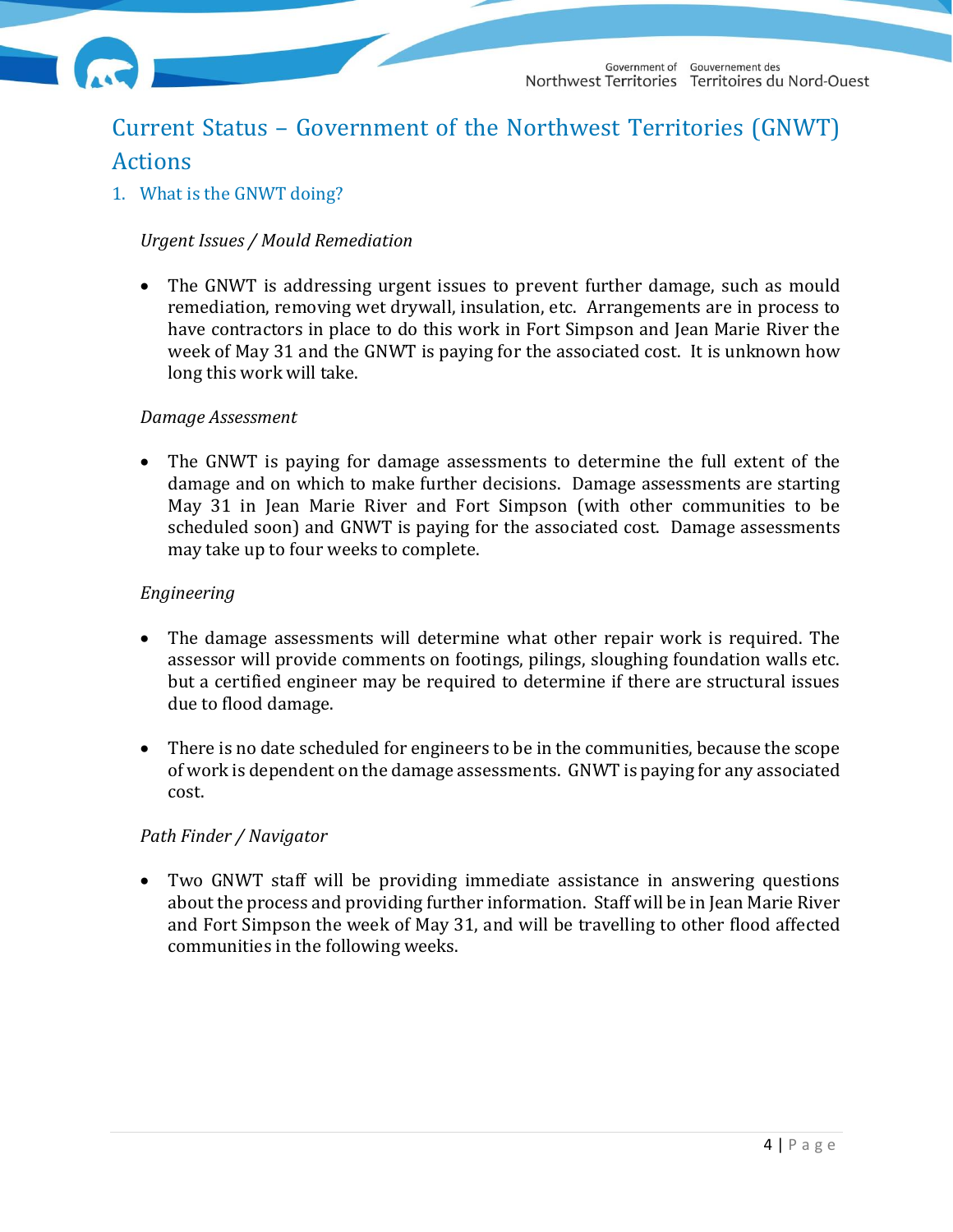#### *Keeping Documentation*

- If a community government, small business, or resident has already engaged these services, they should take photos, keep all documentation, and retain all invoices. This documentation should be submitted as part of the application for disaster assistance.
- <span id="page-5-0"></span>2. What temporary accommodations and what financial supports are available to people who have been evacuated and cannot return immediately to their homes?
	- Evacuees who cannot return to their home are being offered shelter. Regional Emergency Management Organizations (EMO) work to address the needs of evacuees and work within available resources in the hosting communities.
	- The GNWT will maintain this arrangement until there is a clearer picture of the extent of damage, and then how long people may be out of their homes. Longer-term solutions will be developed but at this point we just do not have the information to make those decisions.
	- If community governments are incurring costs in accommodating people and cannot sustain this cost because it is negatively impacting their budgets, they can request support from Municipal and Community Affairs (MACA) to sustain their evacuees and have these costs recovered. If they can sustain these costs, they should include these costs on their application for disaster assistance.
	- If people require additional supports, they should contact the appropriate GNWT department, including the MACA regional office. Regular GNWT programming including those related to health and social services remains in place.
- <span id="page-5-1"></span>3. What is MACA doing to help residents in the affected communities and ensure they have temporary accommodations if they are unable to return to their homes?
	- We are aware of how difficult this is for people, and, in addition to the information on the GNWT website, MACA, other GNWT Departments, and Regional EMO's are working hard to provide additional information, advice and support on the process.
	- The MACA ADM was in Jean Marie River and Fort Simpson the week of May 24 to provide information on process, answer questions and meet with leadership and residents. The following activity occurred:
		- o Met with Mayor and Chief and their SAO about the process moving forward;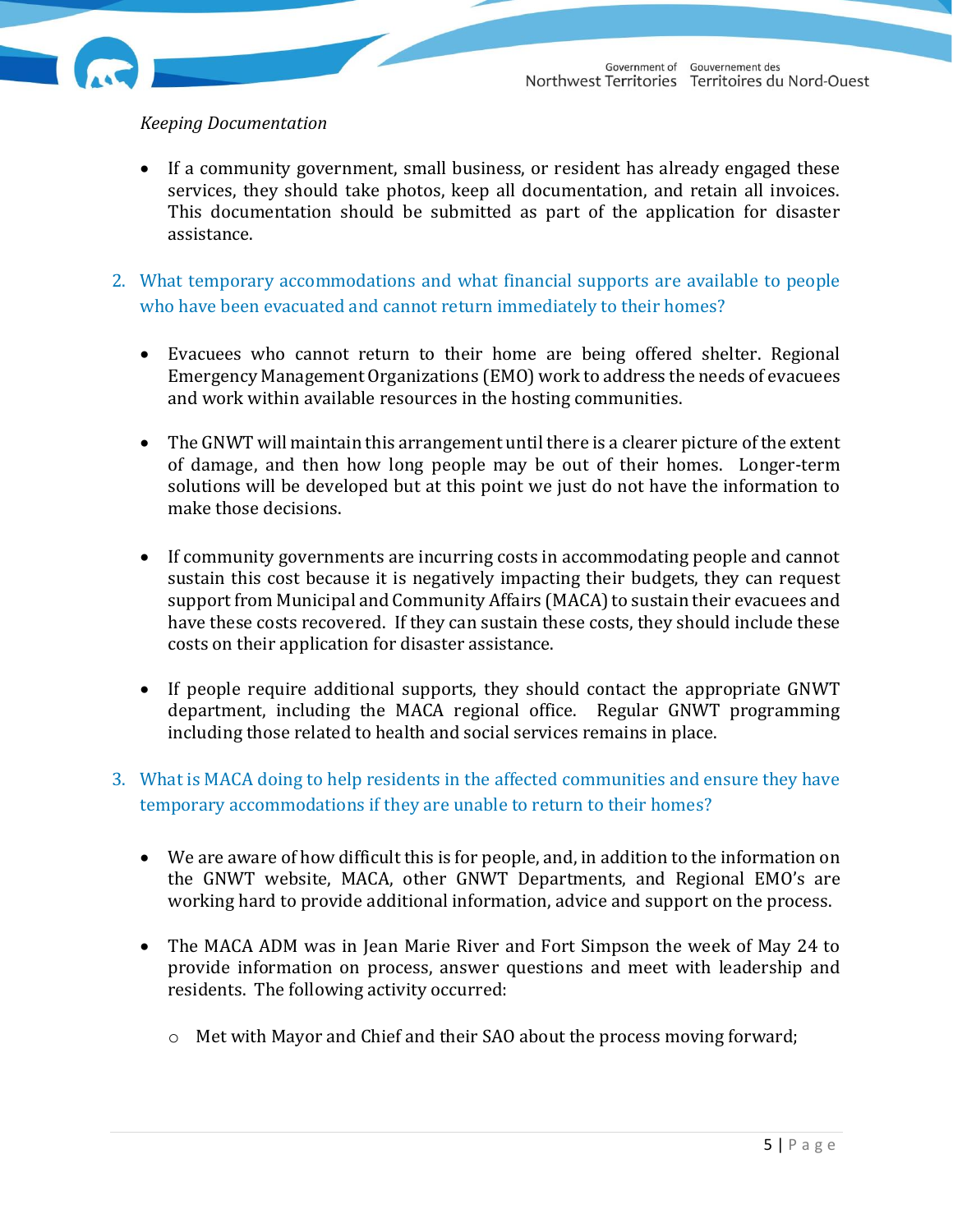- o Visited some private homes to determine damage level, provide advice on what they could do now, and what to expect; and
- $\circ$  See what local resources they have who can do immediate minor work to mitigate the development of mould (remove floor sheeting, insulation, lower wall drywall, etc.).
- Two GNWT staff will be providing immediate assistance in answering questions about the process and providing further information. Staff will be in Jean Marie River and Fort Simpson the week of May 31, and will be travelling to other flood affected communities in the following weeks.
- <span id="page-6-0"></span>4. Are in-community camps being considered as an option for temporary accommodation for individuals who cannot return their homes in flood-affected communities?
	- We know that people are anxious to go back to their community and want a safe and comfortable atmosphere when they return. Until the GNWT has specific information on the exact nature of the damage to structures in the community – which we will get with the detailed damage assessments - it is premature to start camp construction.
- <span id="page-6-1"></span>5. How many buildings have been impacted?
	- MACA is working to understand how many private homes and other structures may be impacted. As we are still experiencing flooding in the NWT, this information is evolving.
	- As of May 31, 2021, it is understood that:
		- $\circ$  from the Village of Fort Simpson that there are an estimated 43 structures in total impacted, 9 of which may require repair/replacement.
		- o from Jean Marie River that of the approximately 15 private homes and 3 band homes, all have suffered damage and 4 may require repair/replacement.
		- o in Fort Good Hope, an estimated 14 structures are impacted 3 of which may require repair/replacement.
		- $\circ$  All flood affected communities, including Aklavik, are in the process of confirming impact of flooding.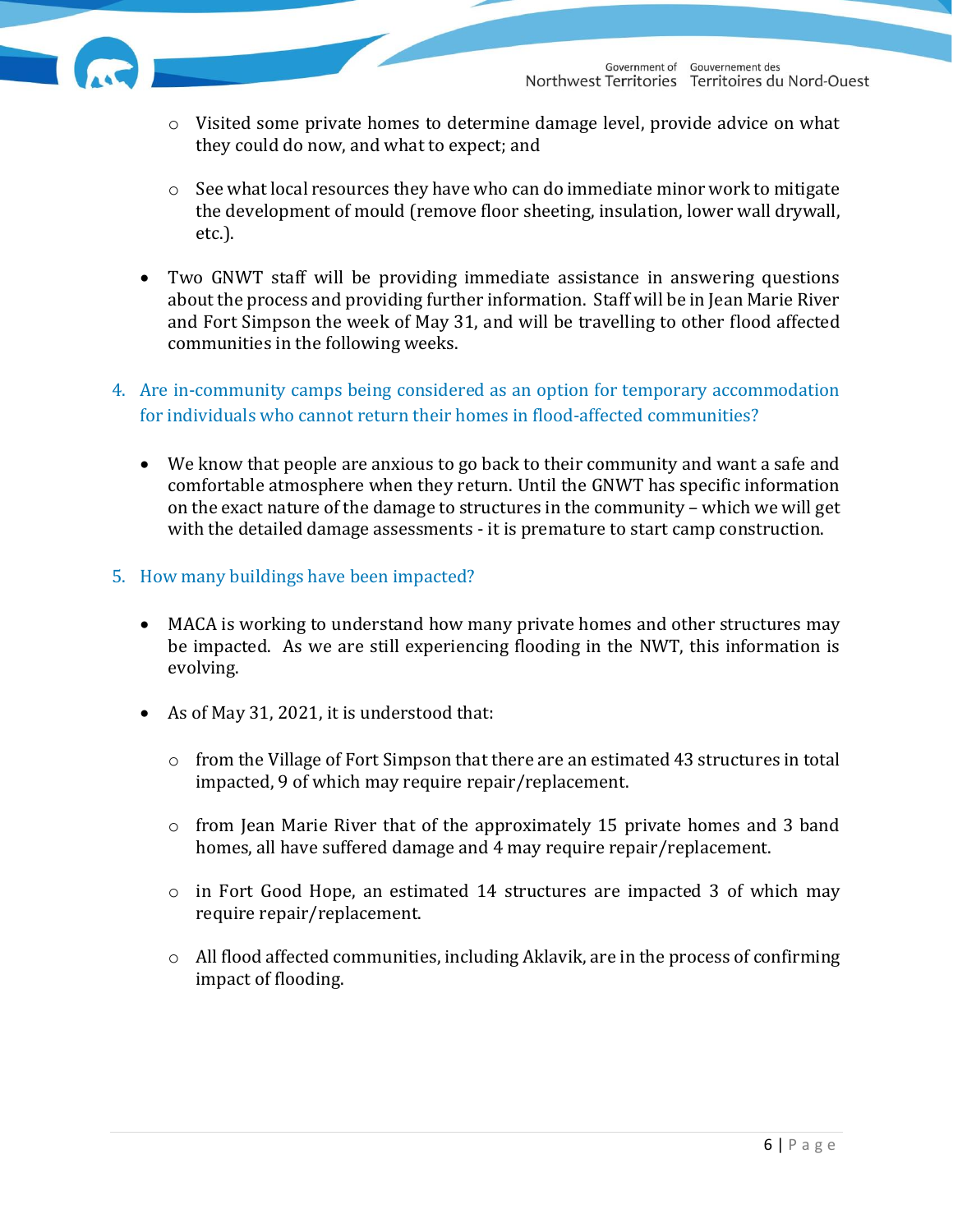- <span id="page-7-0"></span>6. What makes flood recovery so complicated?
	- With flooding this season there has been widespread damage with multiple structures impacted including: private homes where the owner has insurance; private homes where the owner does not have full insurance; homes owned by the NWTHC; GNWT buildings; community government owned buildings; and commercial buildings.
	- Work is underway to develop information specific to the different types of buildings and owners involved, to assist them in understanding what the next steps are, what the process is, and where to go to for more information and if they have questions.

#### <span id="page-7-1"></span>7. Will there be an after-action review?

- After all emergency events there is an after-action review to allow for lessons learned to be incorporated in go-forward practice. We will do a full "lessons learned" exercise with impacted community governments to look for areas for improvement.
- In the review we will include consideration of ways to provide public with information, coordination between local efforts and the GNWT, donation coordination, damage assessments, recovery and policy and planning review.
- <span id="page-7-2"></span>• Input from community governments will be needed to help with our review.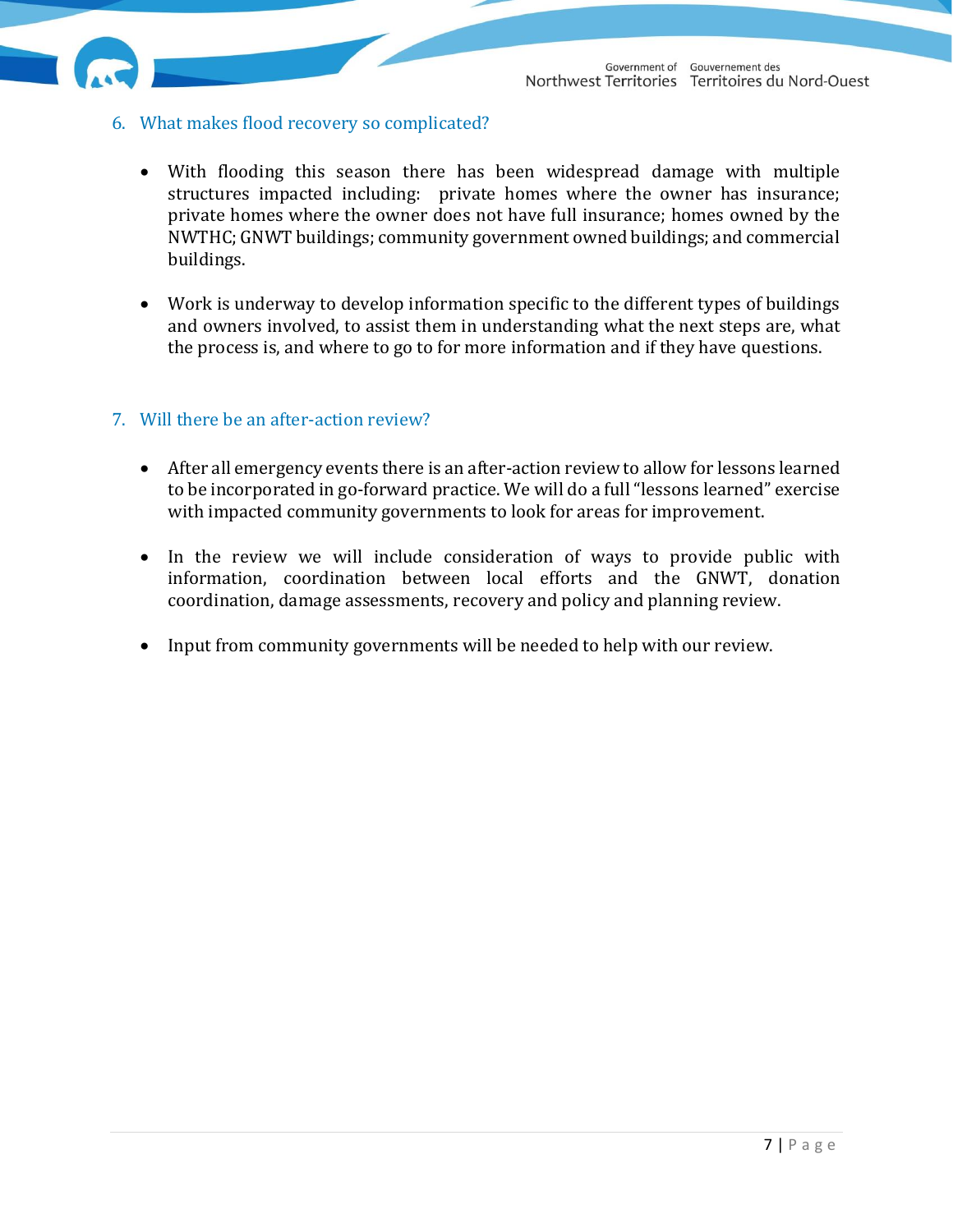

### Money

- <span id="page-8-0"></span>1. How much will the 2021 flood season cost?
	- GNWT does not yet have a financial total for costs incurred to date.
	- The costs are anticipated to be extensive homes, businesses, roads, and GNWT infrastructure has been impacted, and costs have already been incurred as part of the emergency response in 9 communities:
	- o Aklavik
	- o Little Buffalo River
	- o K'atl'odeeche First Nation
	- o Hay River
	- o Fort Smith
- o Fort Simpson
- o Jean Marie River
- o Fort Providence
- o Fort Good Hope

- <span id="page-8-1"></span>**2.** Who pays for what?
	- If the GNWT asked a community government to do something (for example, host evacuees, provide for catering, any overtime they incurred because of what we asked them to do, etc.) then the community government can provide MACA with an invoice for payment and they will be reimbursed.
	- Costs incurred by flood-affected communities, as part of their response will be assessed for eligibility by the Disaster Assistance Committee. If the expense was part of the community government's emergency response to the disaster event, then all invoices for repairs, photos, and other documentation should be included in a disaster assistance claim.
	- GNWT costs incurred to date, and to be incurred, will be submitted to Canada as part of our claim.
- <span id="page-8-2"></span>3. Is immediate financial support for flood-affected residents available through other programs within the GNWT?
	- Residents should continue to work with relevant departments, to access the supports and other assistance they may require. If people need assistance, they can reach out to MACA regional offices or other departments for assistance, e.g. Housing or Income Support.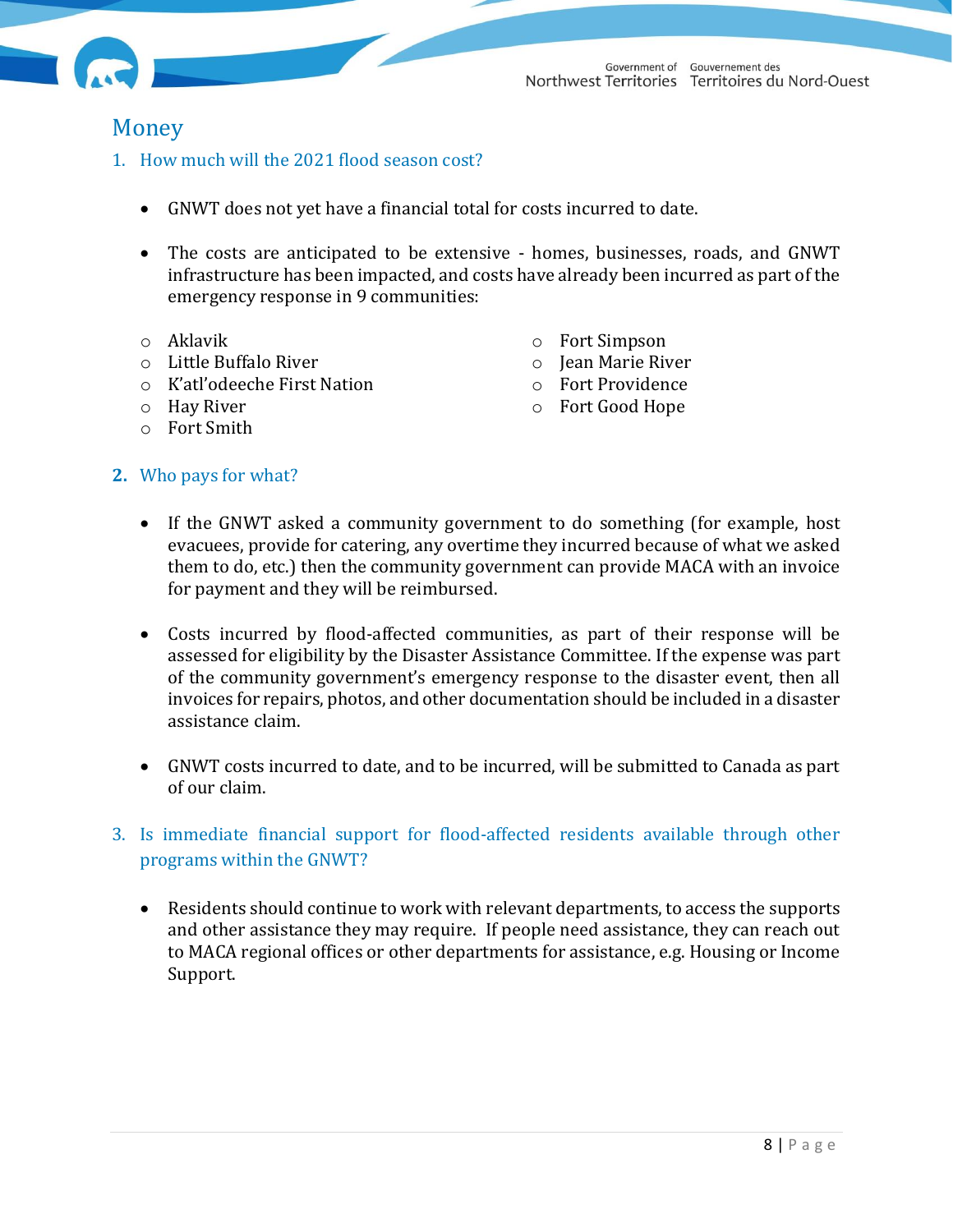- <span id="page-9-1"></span><span id="page-9-0"></span>4. What conversations are taking place with the federal government and do those conversations contain immediate financial compensation?
	- All provinces and territories must make a claim to the federal government for flood related damage; the claim is subject to extensive audit and verification before it is paid.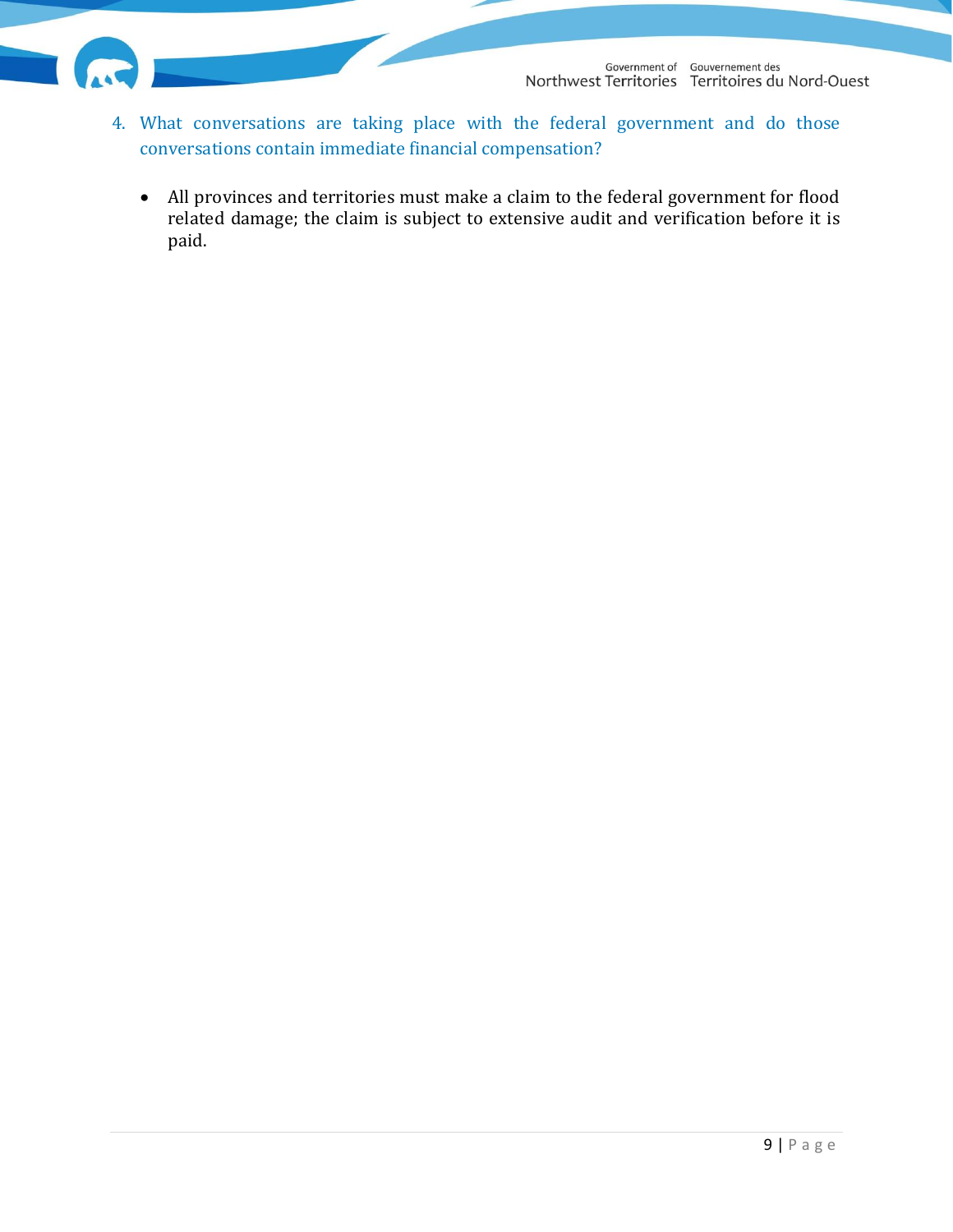

# Information for Flood Affected Residents

- <span id="page-10-0"></span>1. There is a great deal of debris in the community – what should be done?
	- If a community government needs to do flood clean-up, including garbage removal, they should provide for that service and include the cost in their application for assistance.
	- We know that people are tired. A community government can hire local contractors and own forces to do this work if community government staff and/or volunteers are not available.
- <span id="page-10-1"></span>2. What should owners be doing?
	- Just like any other water, sewage and/or electrical issues that may occur from time to time to individual owners, owners should:
		- o If it is safe to do so, take immediate steps to prevent further damage this involves removing wet materials, setting up fans, drying items that can be dried, removing debris, etc.
			- Take photos and document actions for making a claim for disaster assistance.
		- o If insurance is available, contact insurance company.
		- o Make repairs that they can afford to undertake. Again, take photos, document, keep invoices for making a claim for disaster assistance.
- <span id="page-10-2"></span>3. What about people who can't afford to do repairs?
	- Homeowners may be eligible for repairs under NWTHC home repair programming.
	- Once damage assessment, type of ownership, and whether or not insurance is available is determined, MACA will work with other departments and agencies including the NWTHC to understand individual's personal circumstances and guide individual clients through the appropriate process for support and assistance to recover from losses.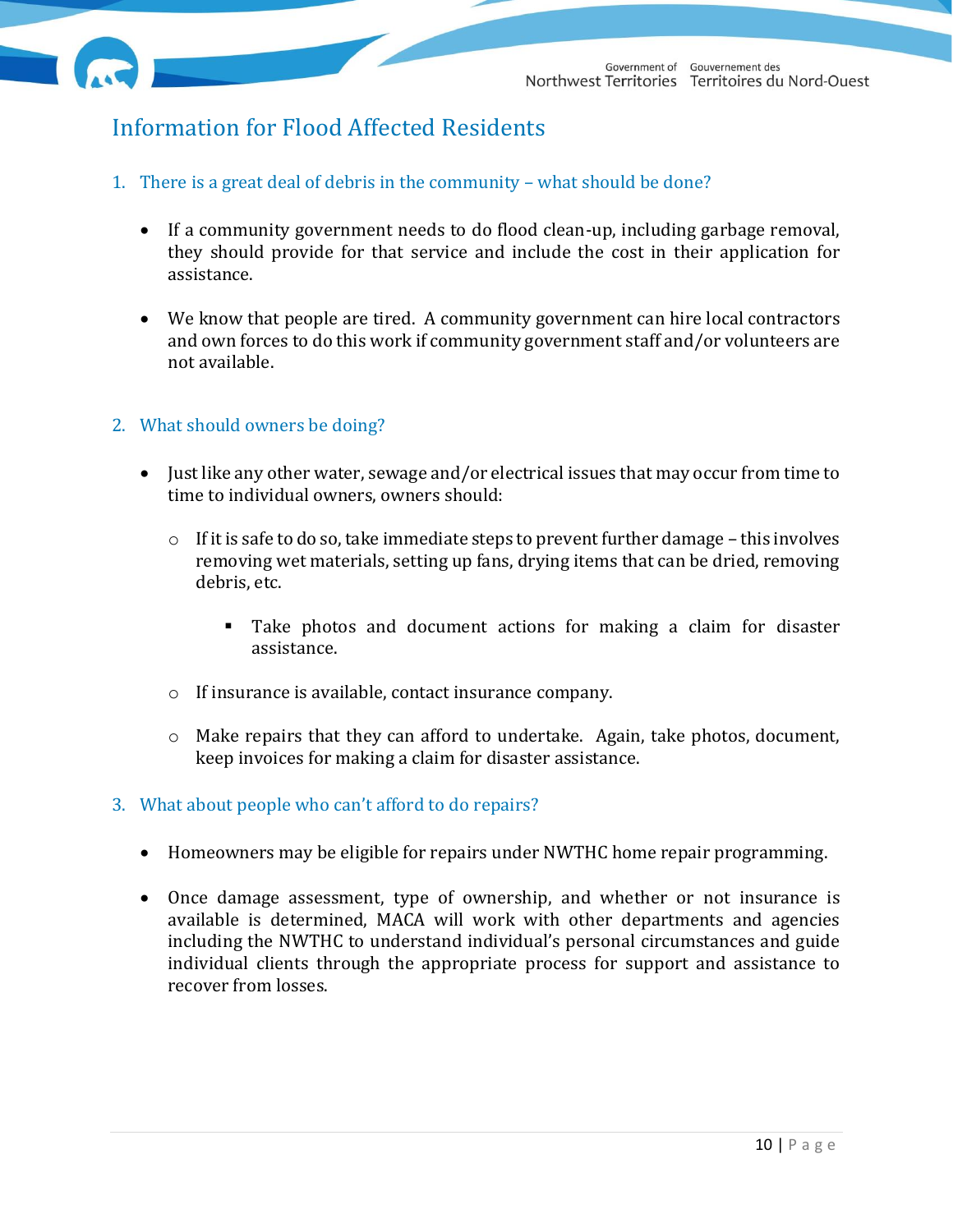

- <span id="page-11-0"></span>4. What happens if private insurance doesn't cover everything?
	- If a person, business, or community government does have insurance and it does not cover losses, it may be eligible under the Disaster Assistance Policy and then included in the claim to the federal government.
	- This also applies to GNWT infrastructure loss beyond insurance coverage.
- <span id="page-11-1"></span>5. Do people have to wait for the GNWT to get money from Canada?
	- $\bullet$  No.
	- The Disaster Assistance Committee will apply the Disaster Assistance Policy to make recommendations on what items will be approved for assistance.
	- People can make claims for assistance and, if approved, will receive their money. The GNWT will not wait for any funding from Canada to do this.
	- The Disaster Assistance Committee cannot make any determination or decisions until the full extent of damage is better understood and data is available.

#### <span id="page-11-2"></span>6. People will need help to fill out their applications. Is help available?

- Yes, the GNWT agrees that people will need assistance. This is a difficult time for people, and the GNWT wants to ensure that people have the help the need to navigate this process.
- MACA has put in place two Path Finder / Navigator Assistance positions to assist community governments, small businesses, and residents. The immediate need is to travel to the communities and provide information on the process, how long it will take, and what is involved. These positions will also answer questions, direct individuals to other departments that can help, and assist in filling out applications for assistance.
- There is already good information on MACA's website, and additional information is being developed to help people better understand the process, how it works, and where to go to for more help and if they have questions.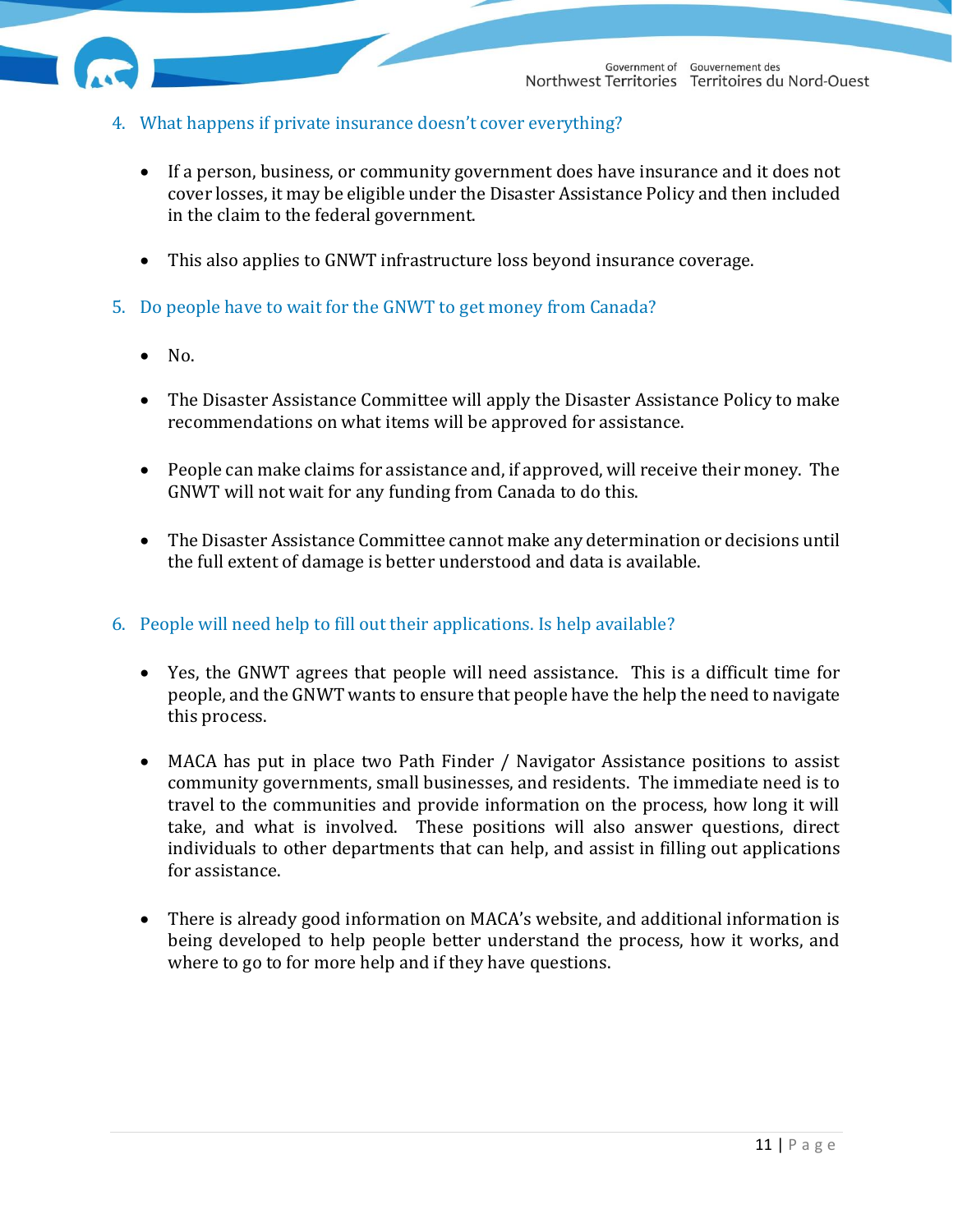

## <span id="page-12-0"></span>Damage Assessments

- <span id="page-12-1"></span>1. Why are damage assessments so important?
	- Damage assessment information is needed so that we know what repairs need to take place, their cost, and who is responsible to undertake the repairs and pay for them.
	- The damage assessments need to meet Canada's standard, so that we can make a successful claim under the federal disaster program.
- <span id="page-12-2"></span>2. What is happening with damage assessment and to prevent further damage?
	- MACA is hiring contractors to take actions to prevent further damage to structures (for example, removing wet siding, drywall, etc.) as well as do mould abatement. This work is expected to start the week of May 31. Work will need to be coordinated with community governments and residents on timing.
	- Community governments have their own insurance and have been encouraged to reach out to their insurers to understand the requirements related to municipal assets. Any costs beyond insurance coverage that they incur could be submitted as part of the application for assistance.
	- Owners have taken steps to prevent further damage and many have started the repairs themselves. Any costs incurred by people doing their own repairs should be documented and submitted as part of the application for assistance.
- <span id="page-12-3"></span>3. Why is the damage assessment process taking so long?
	- For the more recent flood disaster in Nahanni Butte flood the time between the disaster event and when damage assessments started was approximately 4 to 5 weeks. This is consistent with timelines in other Canadian jurisdictions.
	- This year's flooding is of an unprecedented nature and has added increased complexity from prior disasters, due to:
		- o Severity of impact the flooding and associated damage was wide-spread and significant.
		- o Determining who does what assessment, given the mix of housing types: private homes, NWTHC built housing, band housing.
		- o Multiple insurers: some private owners and community governments have their own insurers to made arrangements for damage assessment, and MACA initially had limited information on who may be doing what.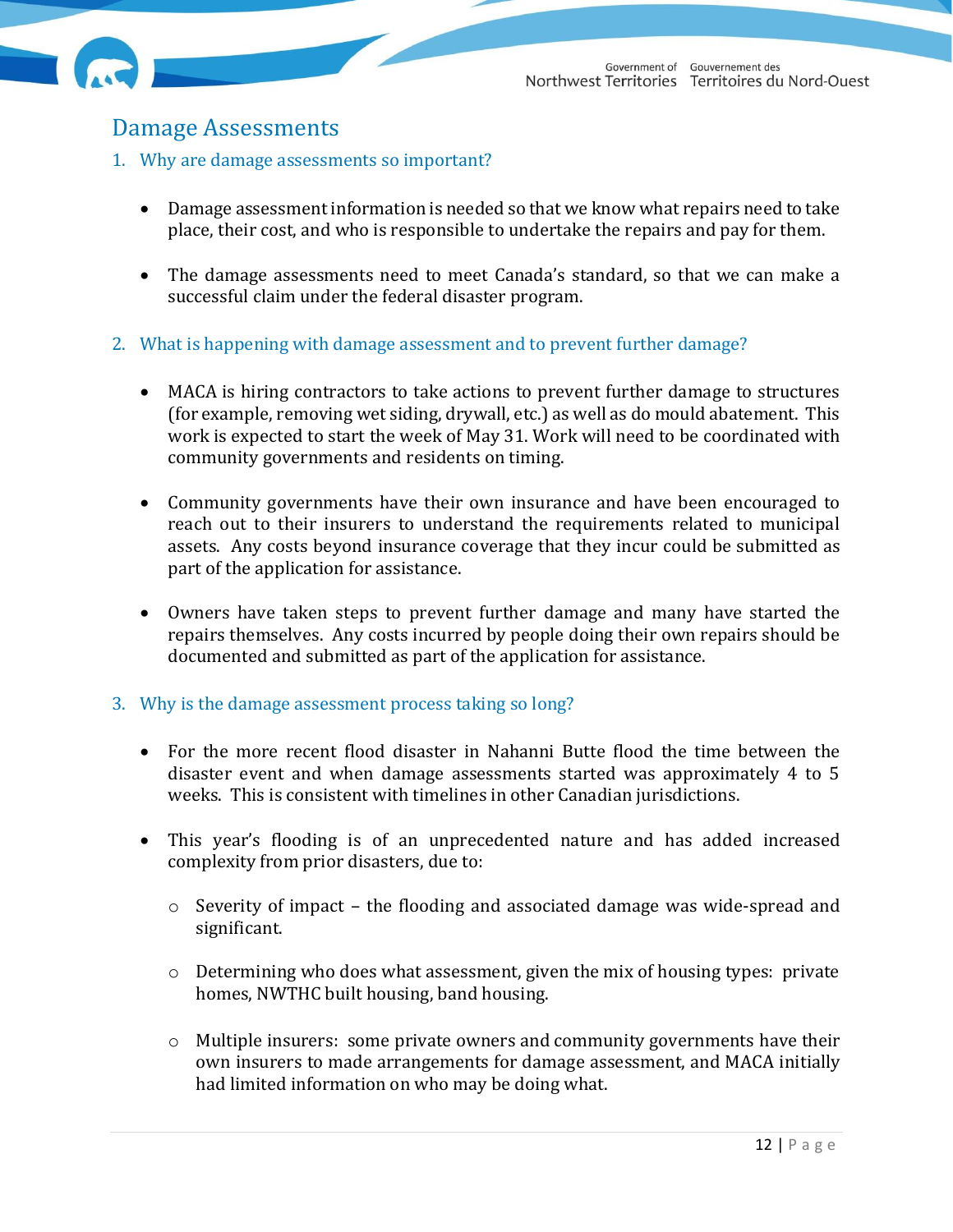- $\circ$  Few assessors in the NWT: there are companies in the NWT but staff resident here only do claims adjustment, so contractors need to come from southern Canada. Any that do come from southern Canada will need to obtain CPHO exemption as an essential worker, and will need to obtain community leadership approval to be in the community if they have not done the NWT required number of days of self-isolation.
- o Previous to 2021, the GNWT last applied the Disaster Assistance Policy in 2012, and there is no in-house ability in the GNWT to do this type of damage assessment (services must be contracted).
- <span id="page-13-0"></span>4. Do communities or first nations have the ability to hire their own assessors to get the work done and then be reimbursed?
	- Yes, communities can work with their own contractors through their insurance programs. This work should be included as part of the application for disaster assistance.
- <span id="page-13-1"></span>5. Concerns have been expressed about the qualifications and work done by the people appointed as assessors. Can homeowners seek a second opinion or if they disagree with the assessment, what is the process to resolve the dispute?
	- We have hired the same assessment team that did all the assessments in Nahanni Butte after the 2012 flood.
	- There were no issues raised in either the GNWT audit or the federal audit of the 2012 flood related to this team's work. We are confident that this team has the skills and qualifications required to do the work.
	- There are limited assessment companies in the NWT.
	- We could bring in additional assessors, but they would need to be brought in from the south. They would need to seek exemptions from the CPHO and require community leadership approval to be in the community without isolating.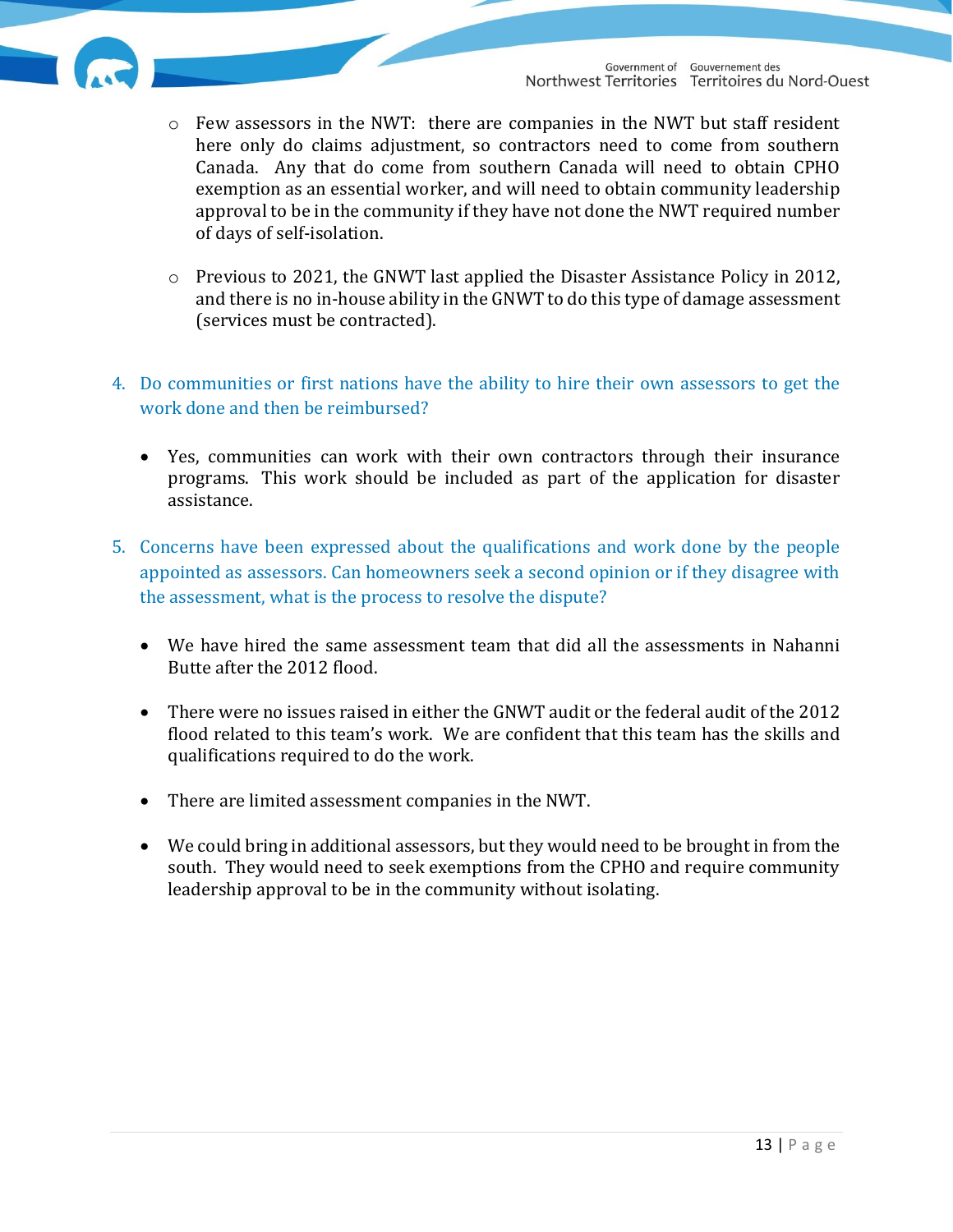- <span id="page-14-1"></span><span id="page-14-0"></span>6. Concerns have been expressed regarding the increasing costs of construction materials. What is the GNWT doing now to preposition or secure construction materials to make sure homeowners get this work done this summer, that she will have everyone in their home by this winter?
	- We recognize that there are supply chain issues and that materials have increased in price. MACA will hire contractors, who will charge us their cost for materials and labour which would include the costs related to increased price of construction materials.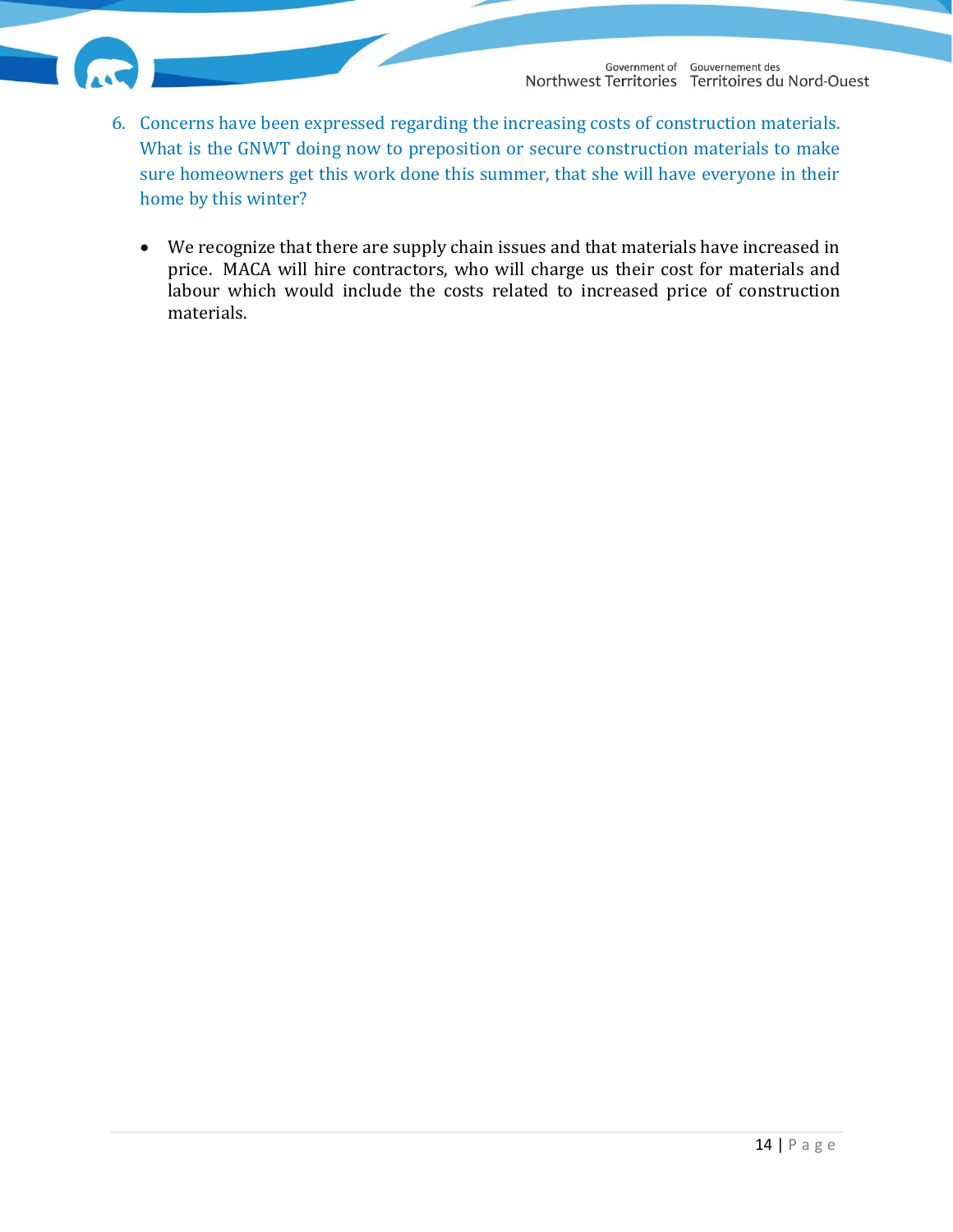

# Disaster Assistance Policy (DAP), Disaster Assistance Committee (DAC) and Application Process

- <span id="page-15-0"></span>1. What is the Disaster Assistance Policy?
	- The DAP is an Executive Council policy that has been in existence since 1981. This policy was last updated in 2005.
	- The DAP guides the GNWT in providing financial assistance to community governments, small businesses and residents of the NWT who have suffered damages as a result of a disaster.
	- This policy was applied to the Nahanni Butte 2012 flood, 2008 Hay River Flood, 2006 Aklavik Flood and 2005 Fort Good Hope Flood.
	- The DAP is an assistance program it is not a compensation or insurance program. It is not intended to provide full compensation for damage, but to assist community governments, small businesses and residents in restoring property to its pre-disaster condition.
	- Disaster assistance is limited to essential items, the loss of which was neither preventable nor covered by insurance.
	- The amount of financial assistance provided for each accepted claim is 80 percent of the amount of the total eligible costs and the maximum amount payable per applicant is \$100,000.
	- The Disaster Assistance Committee will review all claims and contents for eligibility and make a recommendation to Executive Council.
- <span id="page-15-1"></span>2. There are concerns about the DAP and about the process how damage payments are to be made and there's no timeline on when payments will be made. Does MACA intend to employ program navigators accessible to those affected by flooding to help with the many questions coming out of this flooding situation and with the application process?
	- MACA recognizes that the Policy can be improved, but it is the process and structure we currently have in place and that has been applied to all disasters since first put in place in the 1980s.
	- We recognize that the policy could use some updates, however, if we take the time now to stop and fix it, it will likely result in further delays in the process of getting people back in their homes.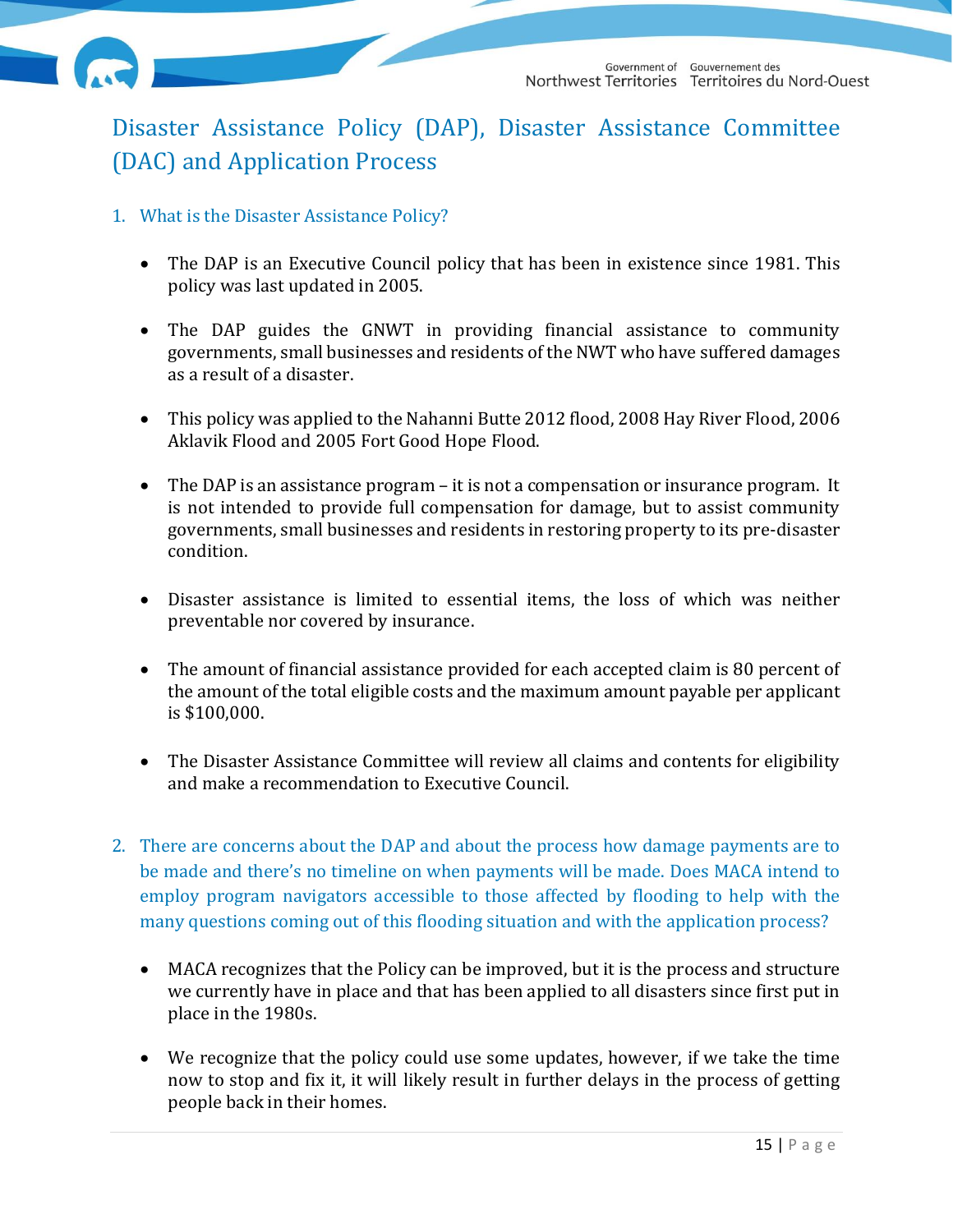- We are committed to doing a full review, with input from community governments.
- We are working to get two people on the ground as soon as next week to be a pathfinder / navigator to meet with residents and answer their questions.
- <span id="page-16-0"></span>3. What is the role of the Disaster Assistance Committee?
	- The DAC will oversee the governance and coordination for the GNWT recovery process. It will also be responsible for assisting the GNWT to make a claim to Canada for assistance under their federal flood assistance program.
	- Working groups will be established to do the work to provide the DAC with recommendations on, among others, the following required under the DAP:
		- o Develop standardized items lists;
		- o Establish a disaster registration office to distribute and receive statement of damage and loss forms;
		- o Establish a date by which all applications for assistance must be submitted;
		- o Determine eligibility of applicants for disaster assistance;
		- o Engage appraisers to examine and assess applications for disaster assistance; and
		- o Determine amounts to be recommended for payment.
	- In addition to the list above, there is a need for the DAC/working groups to undertake the following work (and there will likely be other tasks added as DAC work progresses):
		- o Depending on the extent of the damage, the impact on GNWT infrastructure and potential impacts to the GNWT infrastructure plan;
		- o Liaison with the Government of Canada on band housing and other federalterritorial matters;
		- o Potential environmental liabilities;
		- o Requirements for social and/or mental health supports to flood evacuees; and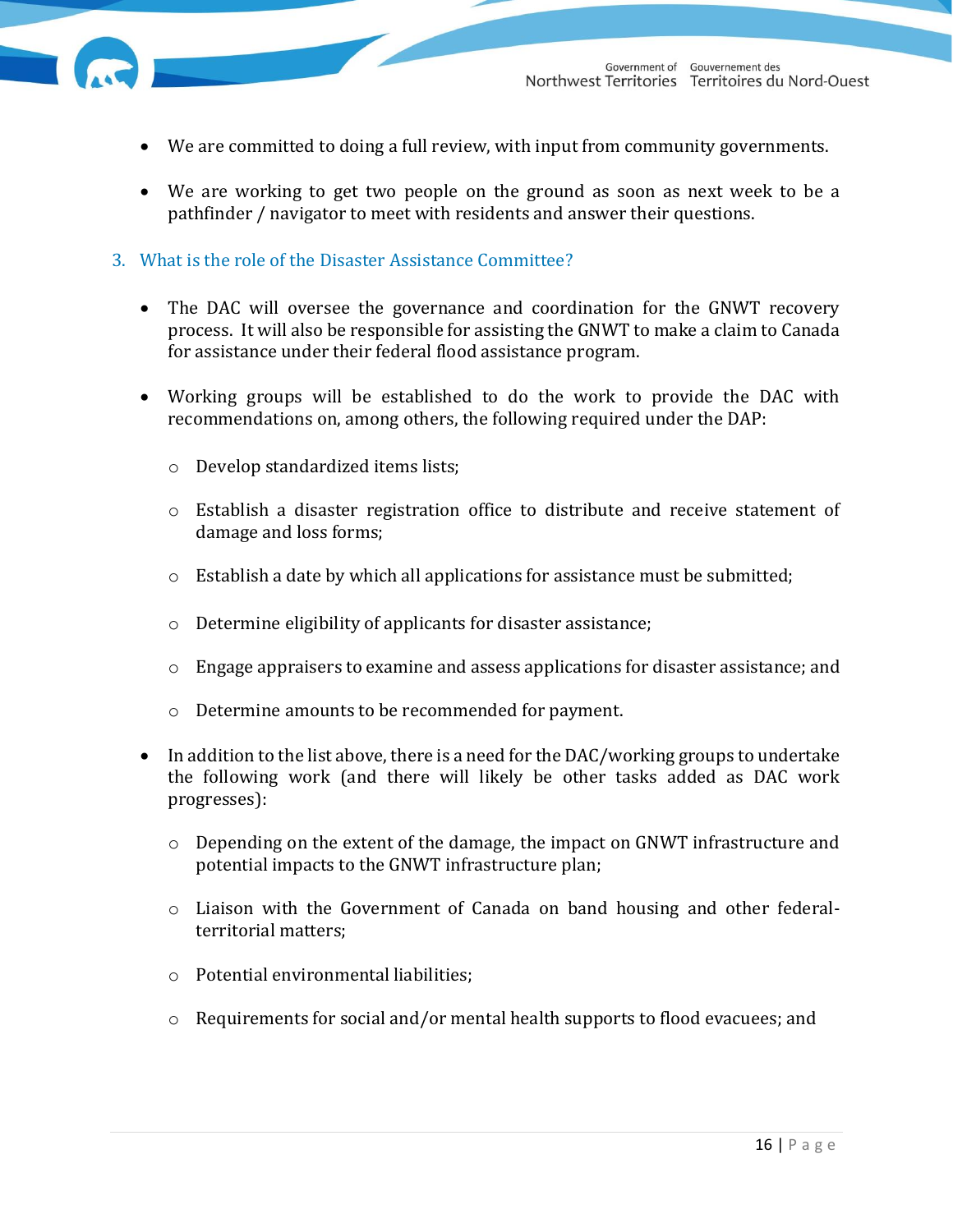

#### <span id="page-17-0"></span>4. Why is the Disaster Assistance Committee a territorial committee?

• The intent is to establish the DAC as a territorial, rather than a regional or community specific, committee. The GNWT will claim for the entire flood event for 2021 including all communities impacted to date and any others that may be impacted in coming weeks.

There are two reasons for this:

- $\circ$  There is a minimum dollar threshold for federal claims, and to date some of the individual community claim for evacuation and response may not meet that threshold. By combining all the pending requests for assistance into one claim, the possibility that one community may not be eligible for federal assistance is removed; and
- $\circ$  The DAC process is a significant undertaking with extensive documentation and claim requirements. It is far more efficient on territorial resources to do this work as one project rather than several, separate projects. One committee also provides for consistent application of the claims process across communities.

#### <span id="page-17-1"></span>5. What is the status of the Disaster Assistance Committee?

- The Disaster Assistance Committee (DAC) cannot be established until Cabinet has approved the application of the Disaster Assistance Policy (DAP) to a disaster. This has now taken place:
	- o May 18 Jean Marie River and Fort Simpson provided MACA with resolutions asking the GNWT to apply the DAP.
	- o May 20 Cabinet approved the application of the DAP to 2021 floods.
	- o May 21 Minister of MACA provided direction to MACA to establish the DAC as a territorial committee, with representation from all GNWT departments and MACA regional superintendents, and to treat the 2021 flood season as one event (and one eventual claim to Canada).
- All departments have been asked for their representative on the DAC, to provide a whole-of-government response. The drafting of Terms of Reference is in process and the first meeting is set to occur the week of May 31.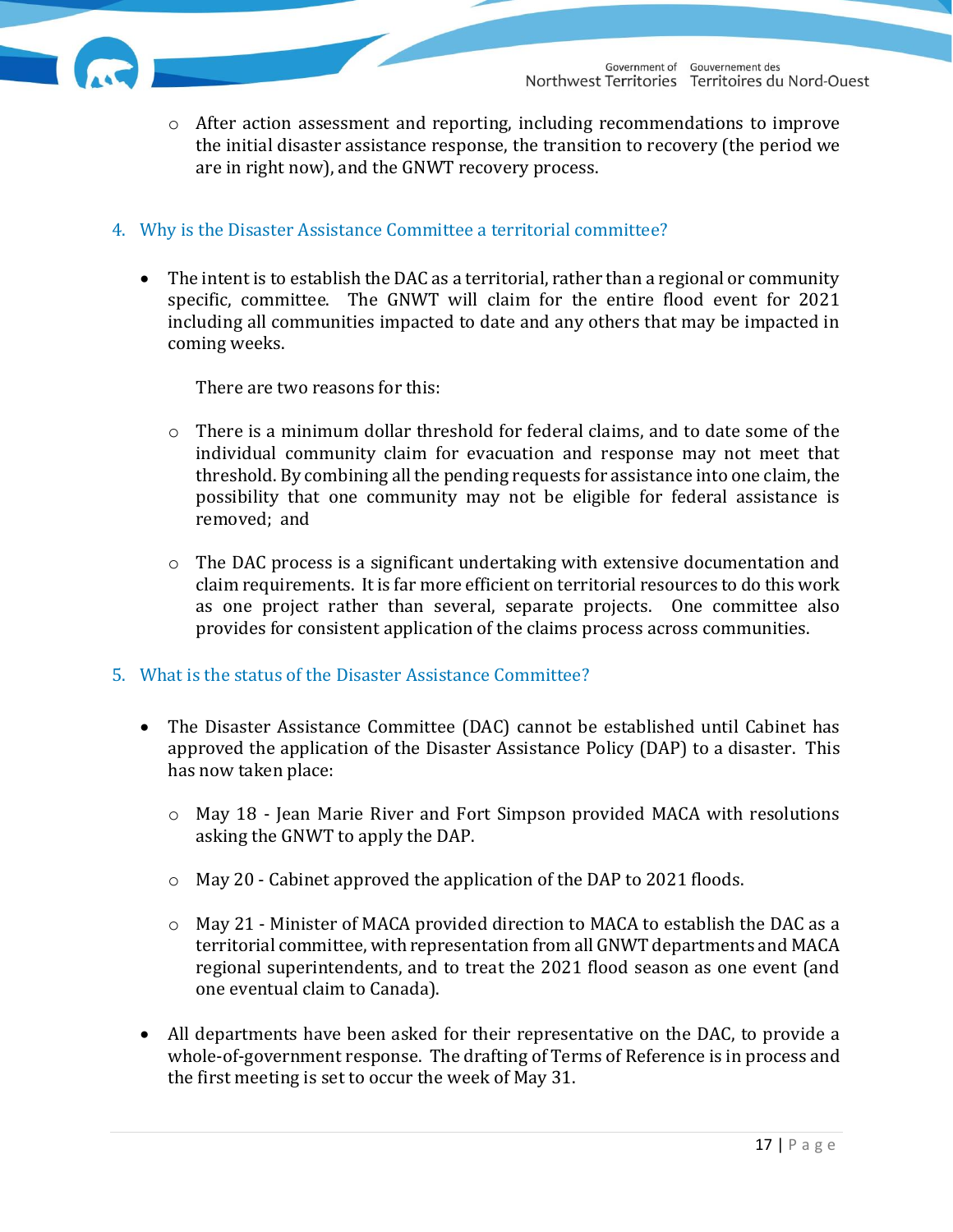

- <span id="page-18-0"></span>6. Why wasn't the Disaster Assistance Committee activated sooner?
	- The Disaster Assistance Policy is currently structured so that one event triggers another, as follows:
		- o A disaster occurs resulting in damage
		- o B the Disaster Assistance Policy is applied to the disaster
		- o C once the Disaster Assistance Policy is applied, the Disaster Assistance Committee is activated
	- Currently, the Disaster Assistance Committee cannot be activated until a disaster event that results in damage has occurred.
	- The review of the Disaster Assistance Policy will examine options to activate the Committee far sooner in the flood season, so that all required services (damage assessment, construction services, etc.) are in place.
- <span id="page-18-1"></span>7. Where can communities go for assistance?
	- MACA's regional offices are the point of contact for community governments.
	- The MACA website contains information on the DAP, information on roles and responsibilities, the role of the GNWT in disaster recovery, and the process used by the GNWT to assist with recovery.
	- During the week of May 17, information was provided to community governments for their use, and to provide to residents. This information included an overview of the process, Q&As on disaster assistance, and information for residents to return to their homes (safety, cleaning, documenting damage, etc.).
	- Applications forms for disaster assistance for community governments, residents and small businesses were sent to all community governments impacted by flooding to date, and are posted on the GNWT website.
	- MACA is establishing a dedicated email address, to be used for people to ask questions, obtain more information, and eventually to submit their applications for assistance.
	- MACA has established two Path Finder / Navigator positions.